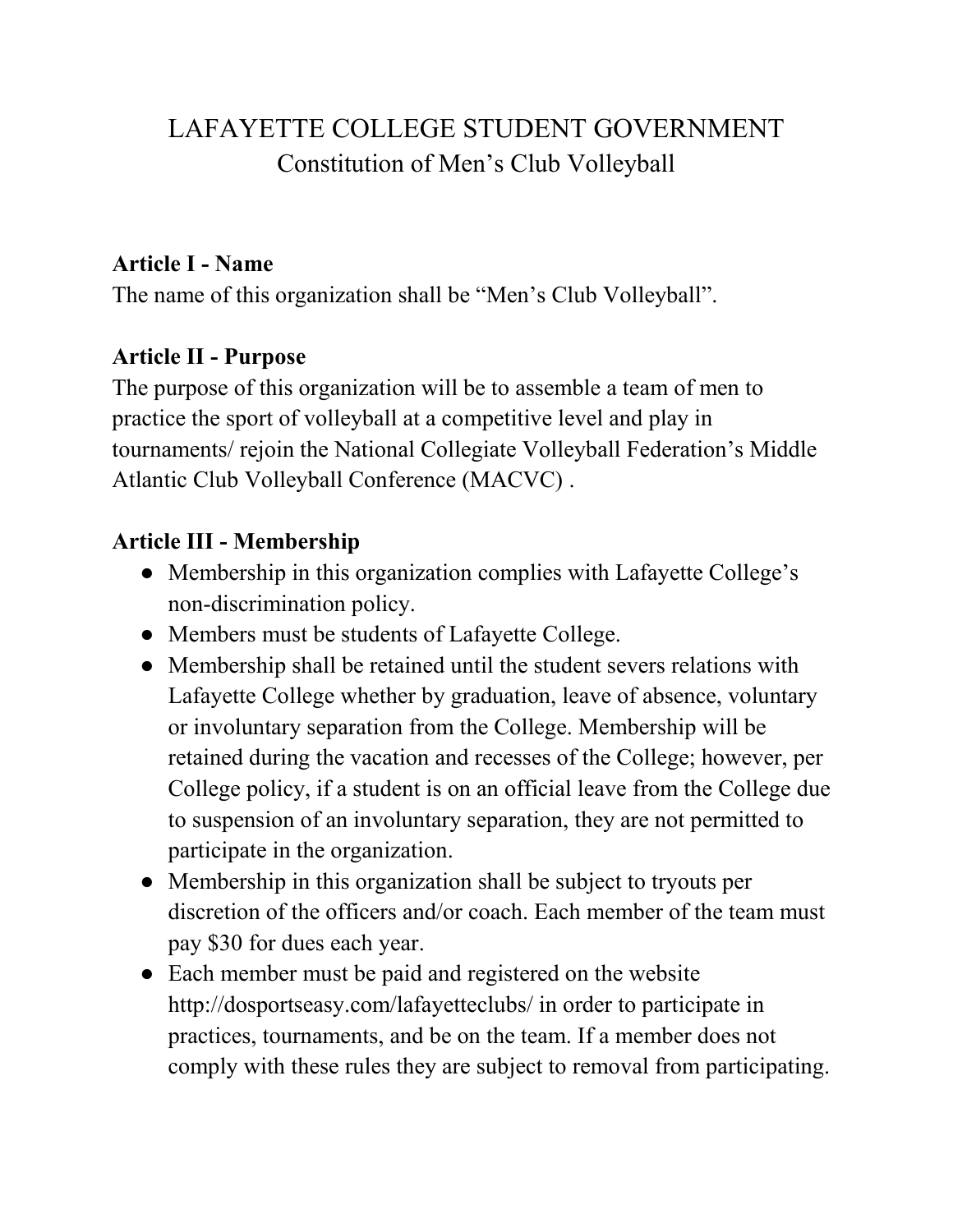• Our organization will be a part of National Collegiate Volleyball Federation (NCVF) and it's regional branch, the Mid-Atlantic Collegiate Volleyball Conference (MACVC). The purpose of this membership is to foster connections with other schools and maintain eligibility to compete in regional and national tournaments.

# **Article IV - Officers**

The officers of this organization shall be president, vice president, treasurer, and secretary.

●The President shall be in charge of scheduling and registering for tournaments (working with the treasurer) and practices and planning any other additional games or events. Additionally, the president will be responsible for organizing practices and overseeing board decisions. The president will also work with the secretary to establish communications with other teams and any other contacts.

●The Vice president shall be in charge of working alongside the president to organize practices and oversee board decisions, and assisting any other members of the board with their tasks. Helps keep the documentation updated, along with the secretary. The VP will serve as the primary safety officer or risk manager.

●The Treasurer shall be in charge of dealing with the finances of the team. This includes collecting and depositing dues, paying our dues to the MACVC and NCVF, paying for our tournaments, renting cars, and ordering equipment.

• The Secretary shall be in charge of sending out practice reminders to the team, taking attendance at meetings, making sure we keep track of our inventory/equipment, scheduling the logistics of away tournaments and possible accommodations.

●The Social Media Chair shall be in charge of creating and maintaining the organization's official social media, making sure all social media is in line with the lafayette communications guidelines, and updating and maintaining the OurCampus page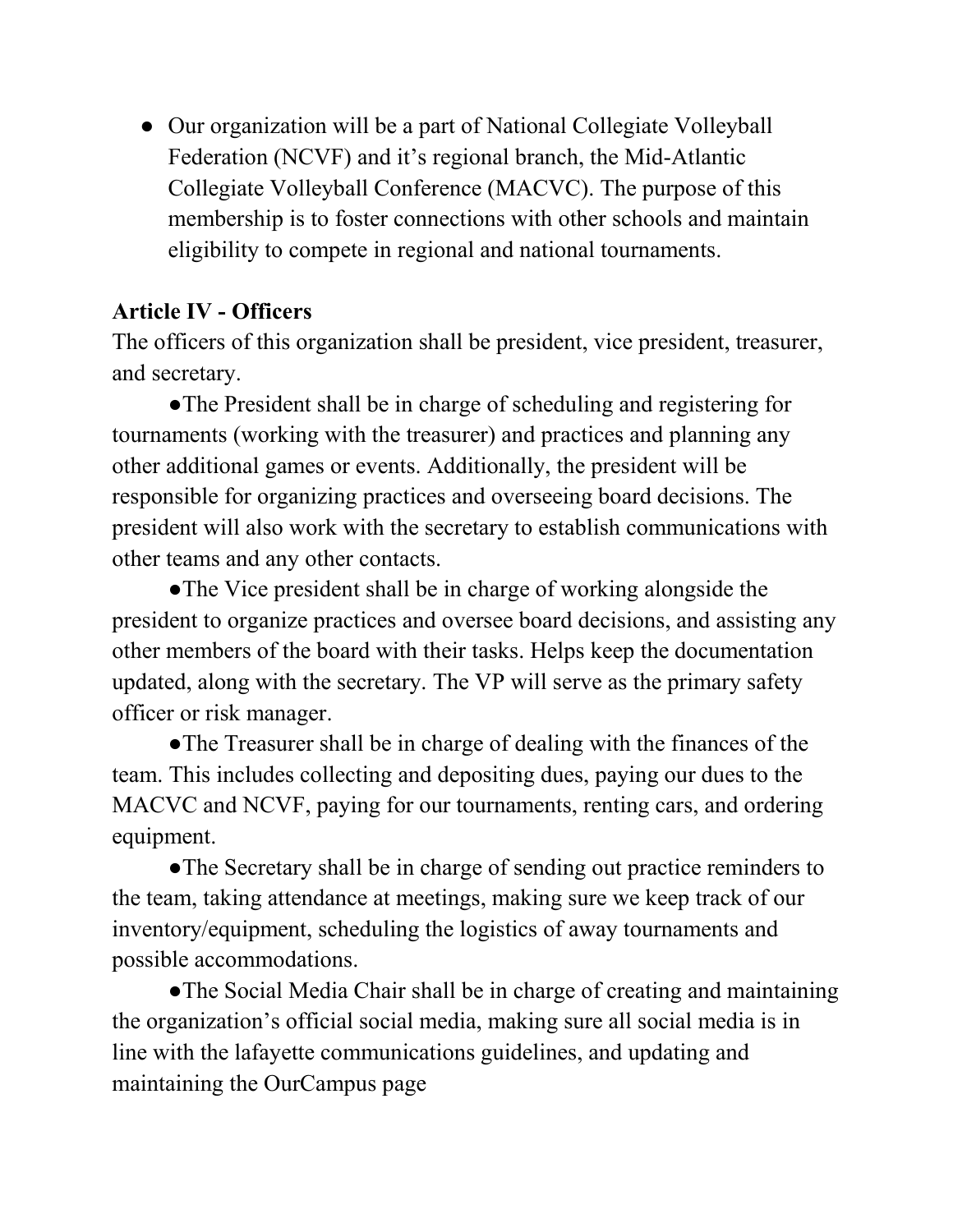All officers shall be registered undergraduates in Lafayette College who are in good academic standing. All officers must frequently and efficiently communicate with each other in planning for the club's meetings and events. The team captains are not members of the executive board. An officer or team captain is eligible for impeachment if they violate the Men's Club Volleyball constitution or the Lafayette College Student Handbook, or consistently fail to carry out their duties as officer or team captain. After consultation with the director of club sports via the non impeached executive board members, an anonymous team vote will take place to determine whether the individual is impeached. If at least two-thirds of the votes are in favor of impeachment, the officer in question is impeached.

#### **Article V - Elections**

- Officers shall be elected annually by the members of the group. Elections shall be held during the month of October to ensure the positions are finalized for the upcoming academic year. The term of office shall start the first week of May and positions will be held for one year. Members may be re-elected. Officers shall be nominated and elected by a majority vote of the organization.
- Everyone on the team is involved in the voting process. Additional elections will take place if a position is opened up due to an officer going abroad or other circumstances in which they can no longer hold the position, or no longer wish to.
- Post-election, the club will operate on a "president, president-elect" system, meaning that after new officers are elected in October, the old officers will be responsible for teaching the new officers their duties during the remaining seven months of their term in order to make sure the officer-elects are ready to take up their duties in may.

#### **Article VI - Meetings**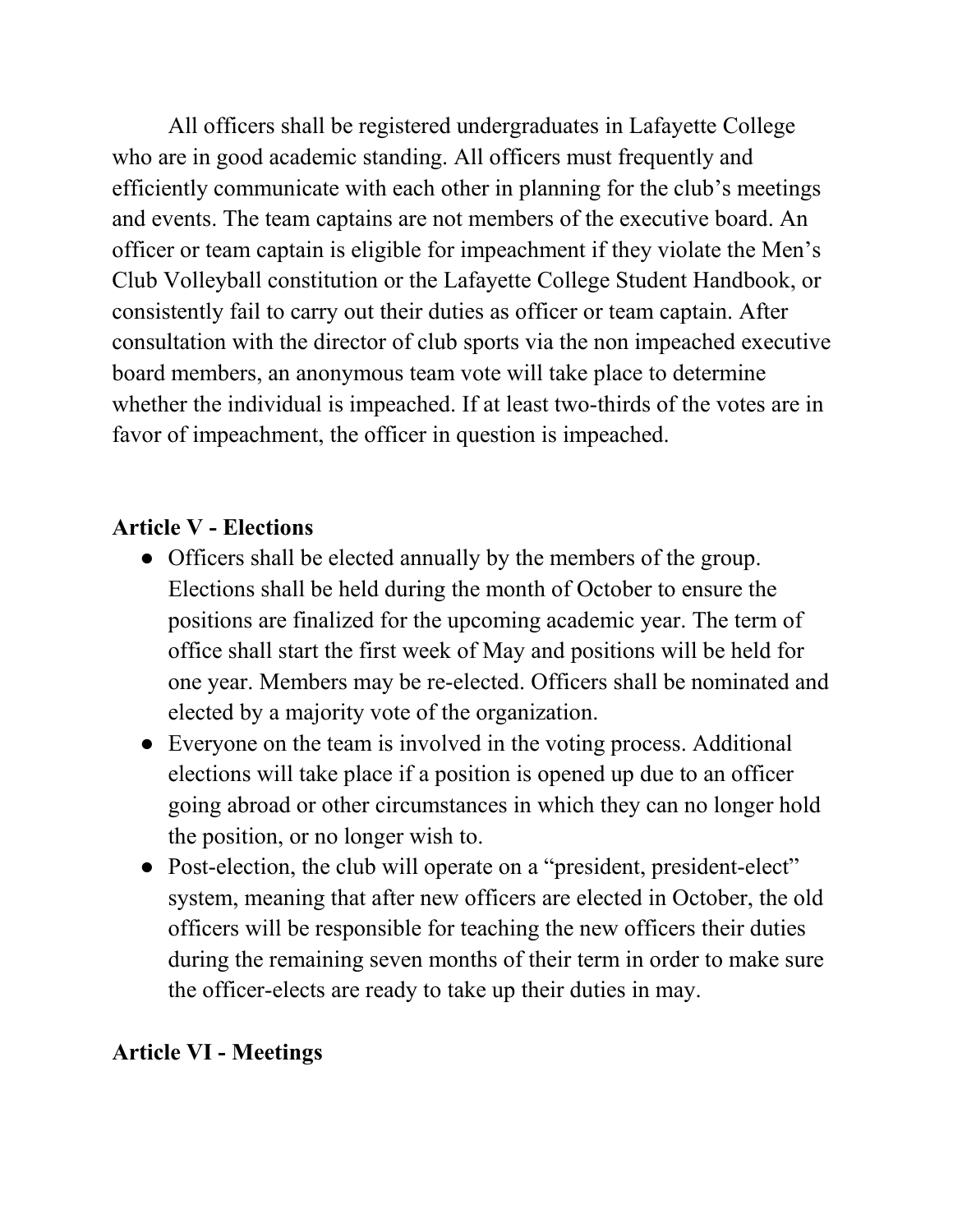- This organization shall meet approximately twice a week and will conduct practice for an hour and thirty minutes to two hours long.
- Practice times will be communicated to all members at the beginning of each semester.
- The team will participate in at least two tournaments per semester within our league. Tournaments will be held at the discretion of the team, on Saturdays or Sundays, typically at the closest location available for our convenience. Rental cars or personal vehicles driven by approved drivers will be the method of transportation.
- Scrimmages can also be scheduled with nearby schools for extra practice and experience.

### **Article VII - Amendments**

- The Constitution may be amended by a 2/3 vote of the organization. The constitution is to be reviewed by the executive board each semester and they are to make adjustments as necessary.
- Any two members of the group may propose an amendment. Proposals shall be filed in writing with the Secretary prior to the meeting so that the group may debate the proposal.

#### **Article VIII - Procedure**

- Practices will typically begin with a brief warm up run, stretching, conditioning, and practice of basic skills. Drills (serve-receive, serving, hitting, defense) may be worked on and the practice will often conclude with a scrimmage.
- Tournaments will consist of several periods of game play, refereeing other teams' matches, and breaks. Jerseys will be bought at the beginning of the season and should last for the participants' length at Lafayette College. If any member is to lose their jersey they are liable for paying the cost of replacing it.
- Administrative meetings such as standard officer meetings can be proposed by any officer and will take place if a simple majority agrees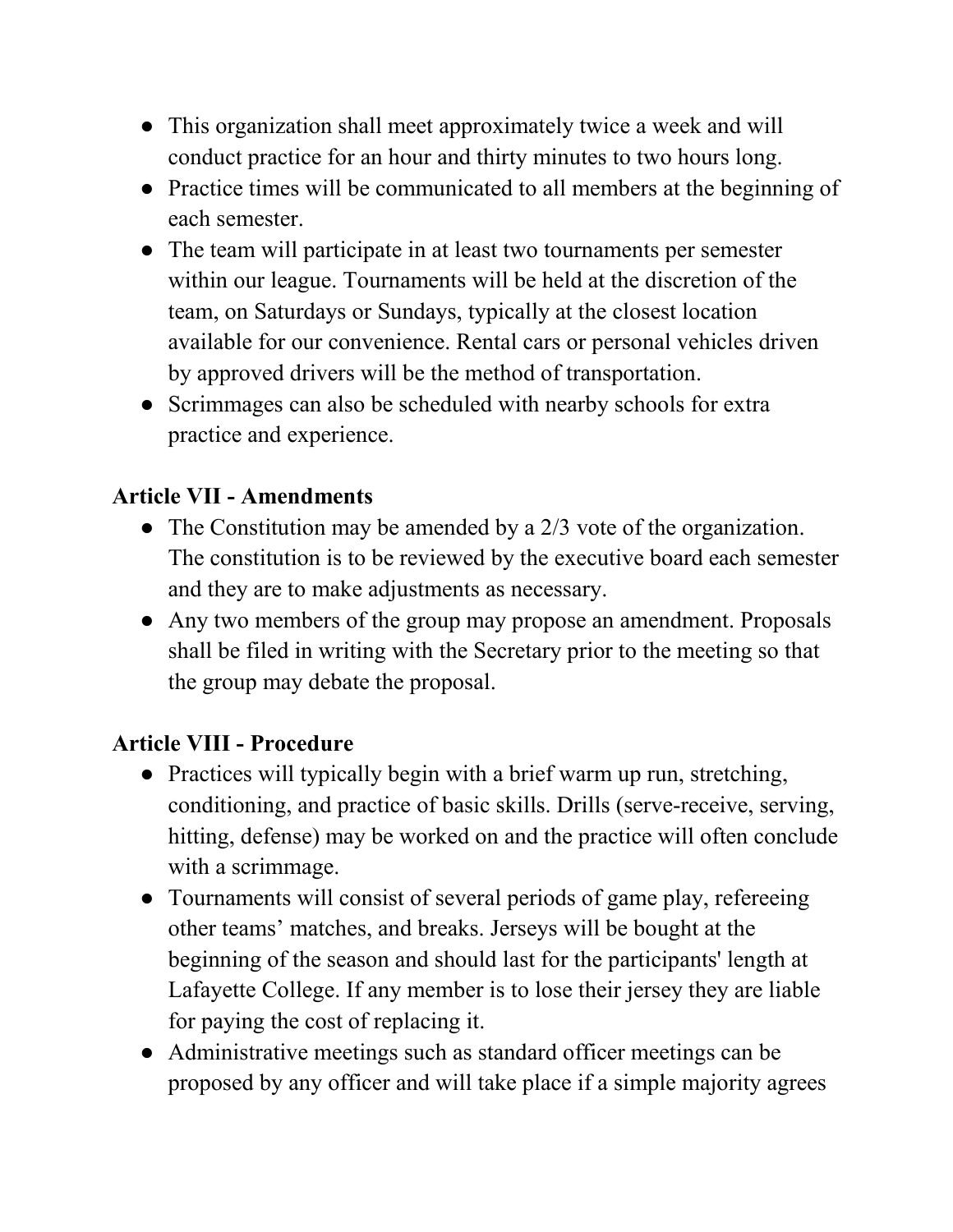on the meeting. If the administrative meeting would require the presence of all club members, such as an election, the meeting will be held at the beginning of a practice time. Standard officer meetings can be held at any time that works with all officers. The President will be in charge of maintaining order and keeping the meeting on schedule. If there is a disagreement on the subject of a meeting, it should be settled by a simple majority vote.

# **Article IX - Risk Management**

# **Section I: Injuries**

- Our club is considered to be Risk Level III, therefore, our team must have two officers trained in CPR and First-Aid.
- The team is to support any member that suffers from an injury during practice or tournaments, however, the club does not assume responsibilities for members' personal injuries.
- Any injuries must be reported to those in charge of club sports via an incident report.
- Risk mitigation can never prevent all accidents. Athletes must be fully informed about the risks associated with volleyball and participate at their own discretion.

#### **Section II: Finances**

- The budget is to be the responsibility of the executive board, with the treasurer regularly monitoring the team's account.
- We will pay our league membership dues each year in a timely fashion.
- We will use our budget to register for at least two tournaments in the MACVC each semester.
- Additionally, the money in our budget can be used for purchasing equipment or apparel that will belong to the team.

#### **Section III: Hazing**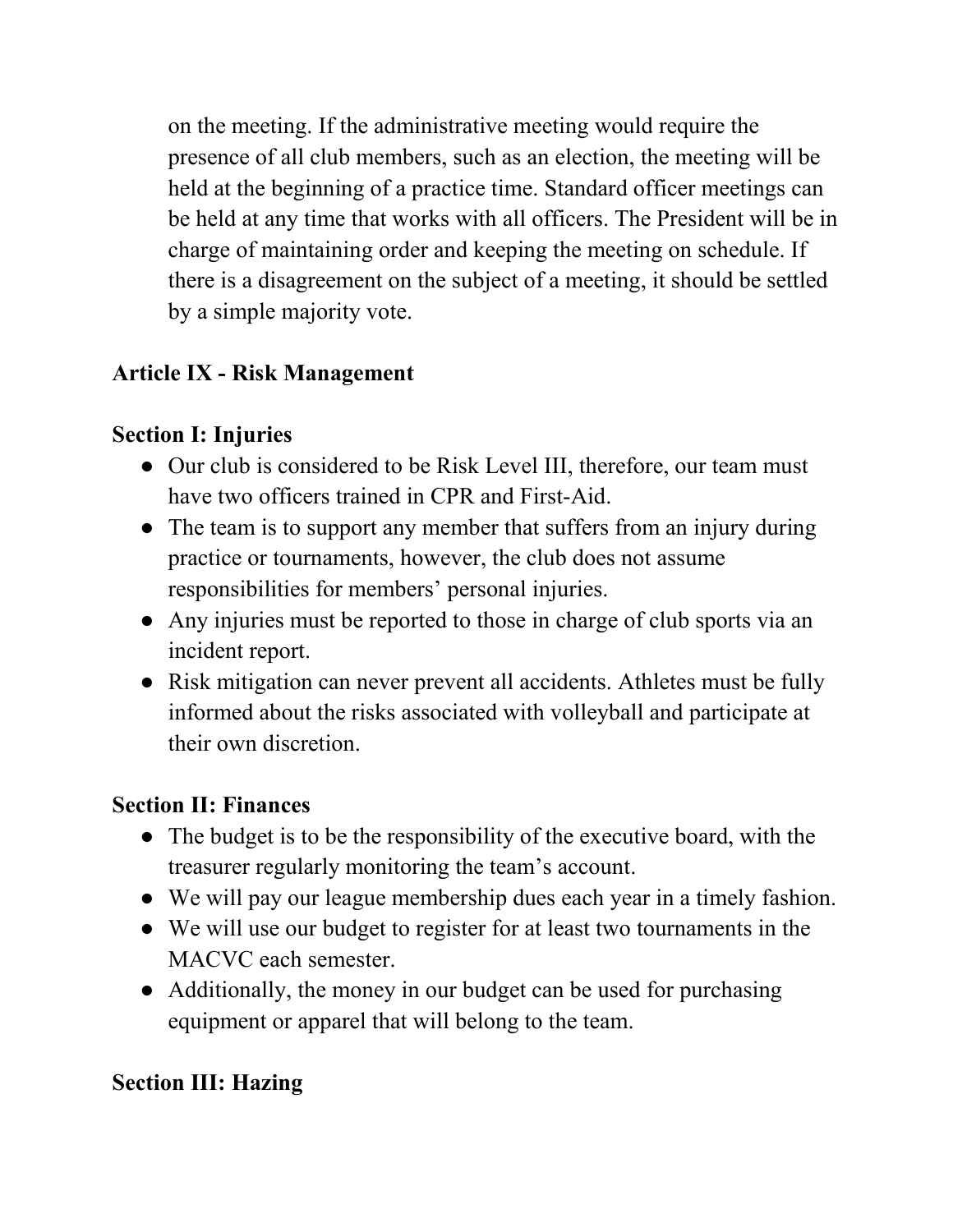- Our team will not tolerate hazing in any manner. If a situation arises in which an act of hazing has occurred within our team, it is the responsibility of the officers to mediate the situation and get the club sports directors involved in order to handle the situation.
- If the executive board is involved in an act of hazing, it is the responsibility of the other team members to report the incident to the club sports directors.
- Any member involved in an act of hazing is subject to removal from the team. Any officer involved in an act of hazing is subject to impeachment of their position and removal from the team.

Lafayette College requires that no student participate in and that no student organization allow any of its prospective members, new members, members, or others to participate in any ceremony or practice that involves mental or physical exhaustion or abuse, or in any way interferes with the students' mental or physical ability to perform their work at Lafayette College. These rites must not reflect unfavorably upon either the group or the College or be of a dangerous, rude, or demeaning nature. Hazing, whether it occurs on or off campus, is prohibited and will be subject to sanctioning through the conduct process. Hazing is intentionally, knowingly or recklessly, for the purpose of initiating, admitting or affiliating a student into or with an organization, or for the purpose of continuing or enhancing a student's membership or status in an organization, causing, coercing or forcing a student to do any of the following:

- ●Violate Federal or State criminal law.
- ●Consume any food, liquid, alcoholic liquid, drug or other substance which subjects the student to a risk of emotional or physical harm.
- ●Endure brutality of a physical nature, including whipping, beating, branding, calisthenics or exposure to the elements.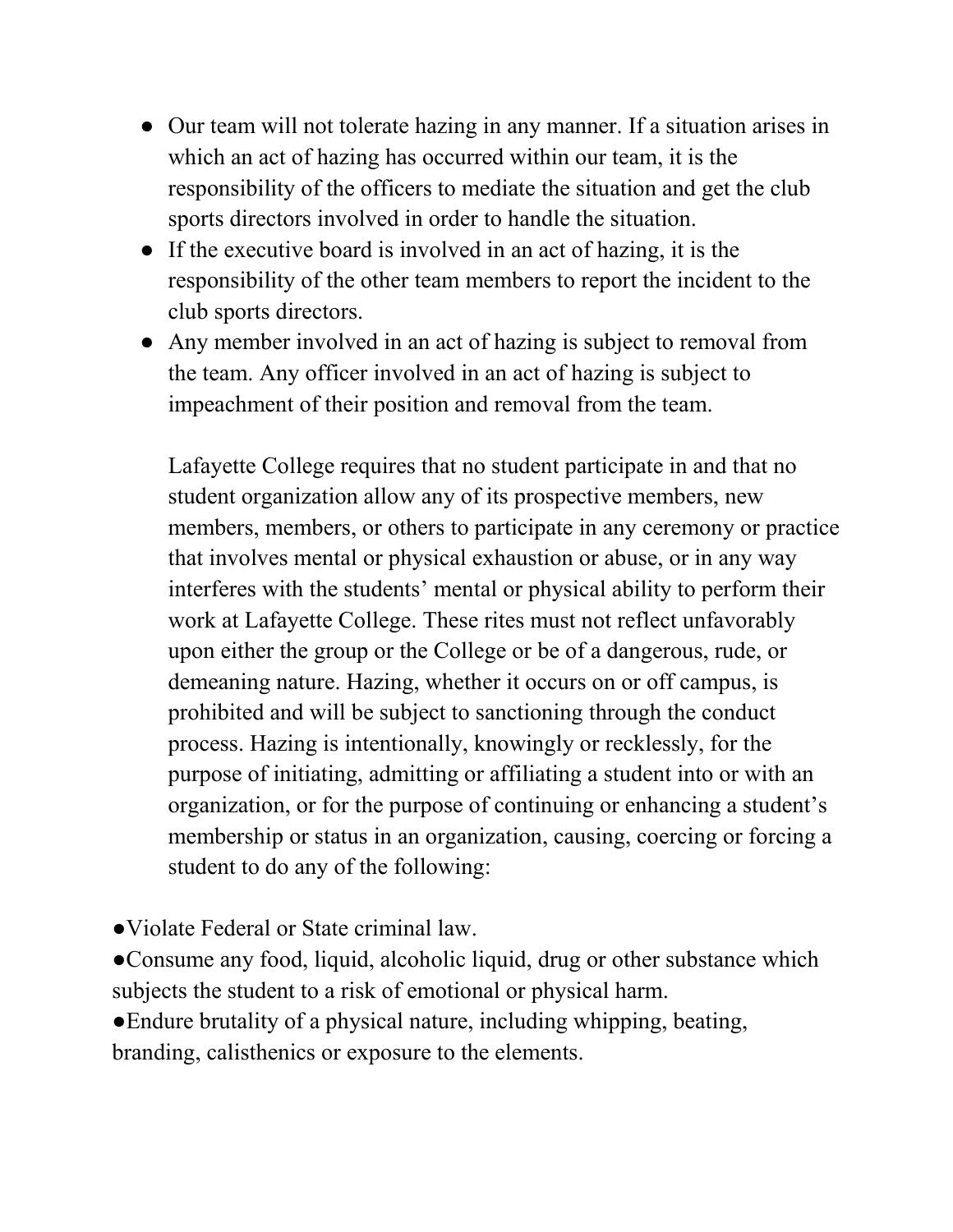●Endure brutality of a mental nature, including activity adversely affecting the mental health or dignity of the individual, sleep deprivation, exclusion from social contact or conduct that could result in extreme embarrassment.

●Endure brutality of a sexual nature.

●Endure any other activity that creates a reasonable likelihood of bodily injury to the minor or student.

●Depriving individuals of regular meals and the opportunity for adequate personal hygiene.

- ●Endure individual interrogations.
- ●Endure the throwing or pouring of substances on anyone.
- ●Endure any activity that interferes with students' attending class or studying.
- ●Endure harassment or disruption of other residences or groups; any form of restriction of a person's freedom of movement; nudity as part of an initiation activity.

# **Article X - Title IX Regulations**

As an organization of Lafayette College, the Men's Club Volleyball does not discriminate on the basis of race, color, national or ethnic origin, disability, religion, age, military or veteran status, sex, sexual orientation, gender identity or expression, marital or familial status, pregnancy, genetic information, or any other characteristic protected by law in its educational programs and activities, admissions, or employment as required by Title IX of the Educational Amendments of 1972 (which requires that the College not discriminate on the basis of sex); the Americans with Disabilities Act of 1990 and Section 504 of the Rehabilitation Act of 1973 (which requires that the College not discriminate on the basis of disability); Title VI of the Civil Rights Act of 1964 (which requires that the College not discriminate on the basis of race, color, or national origin); and Title VII of the Civil Rights Act of 1964 (which requires that the College not discriminate in employment on the basis of race, color, religion, sex, or national origin); and other applicable laws and College policies. An individual may make a report to the Title IX